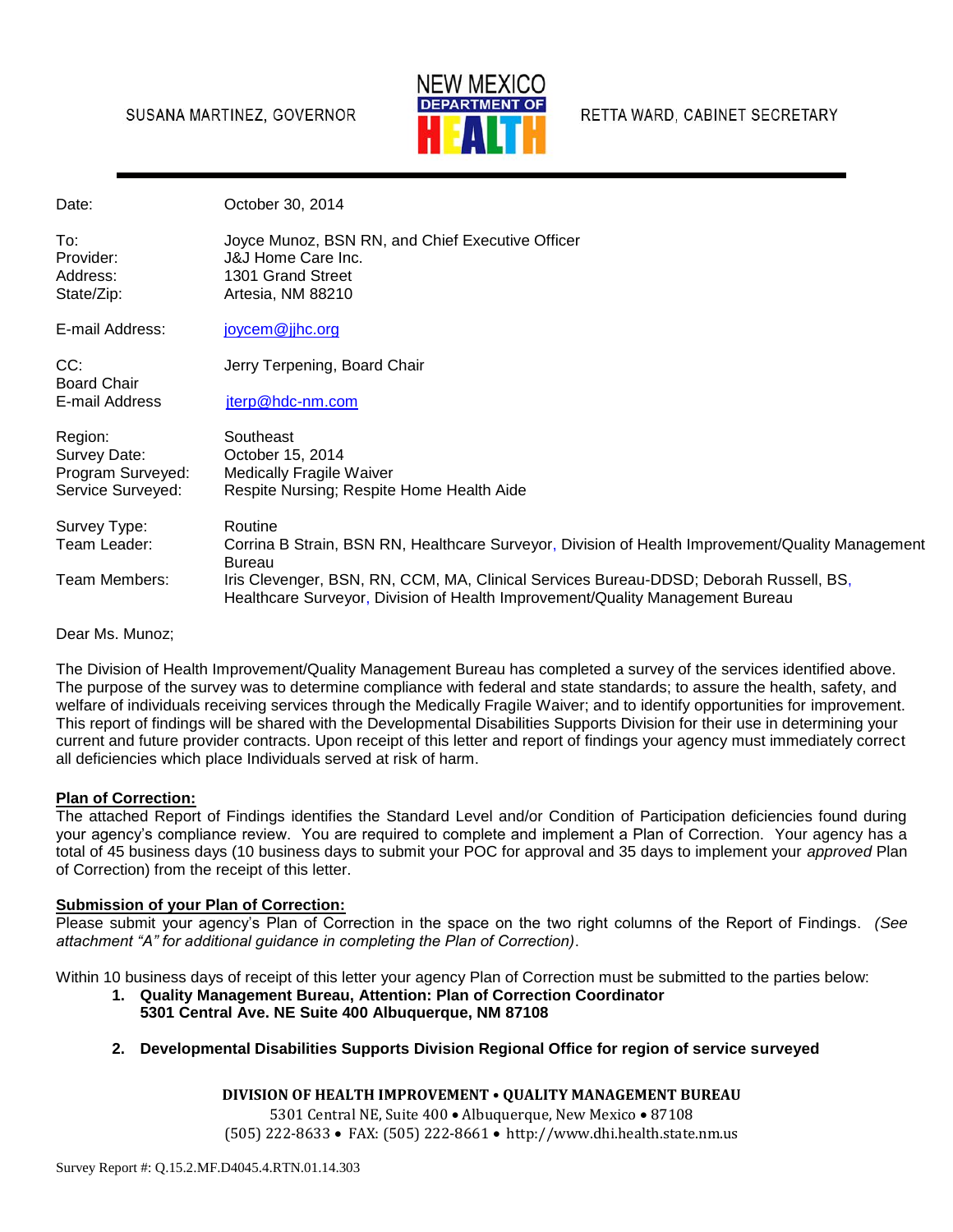Upon notification from QMB that your *Plan of Correction has been approved*, you must implement all remedies and corrective actions to come into compliance. If your Plan of Correction is denied, you must resubmit a revised plan as soon as possible for approval, as your POC approval and all remedies must be completed within 45 business days of the receipt of this letter.

Failure to submit your POC within the allotted 10 business days or complete and implement your Plan of Correction within the total 45 business days allowed may result in the imposition of a \$200 per day Civil Monetary Penalty until it is received, completed and/or implemented.

#### **Request for Informal Reconsideration of Findings (IRF):**

If you disagree with a finding of deficient practice, you have 10 business days upon receipt of this notice to request an IRF. Submit your request for an IRF in writing to:

> QMB Deputy Bureau Chief 5301 Central Ave NE Suite #400 Albuquerque, NM 87108 Attention: IRF request

See Attachment "C" for additional guidance in completing the request for Informal Reconsideration of Findings. The request for an IRF will not delay the implementation of your Plan of Correction which must be completed within 45 total business days (10 business days to submit your POC for approval and 35 days to implement your *approved* Plan of Correction). Providers may not appeal the nature or interpretation of the standard or regulation, the team composition or sampling methodology. If the IRF approves the modification or removal of a finding, you will be advised of any changes.

Please call the Plan of Correction Coordinator Anthony Fragua at 505-231-7436 if you have questions about the Report of Findings or Plan of Correction. Thank you for your cooperation and for the work you perform.

Sincerely,

*Corrina B Strain BSN, RN*

Corrina B Strain BSN RN Team Lead/Healthcare Surveyor Division of Health Improvement Quality Management Bureau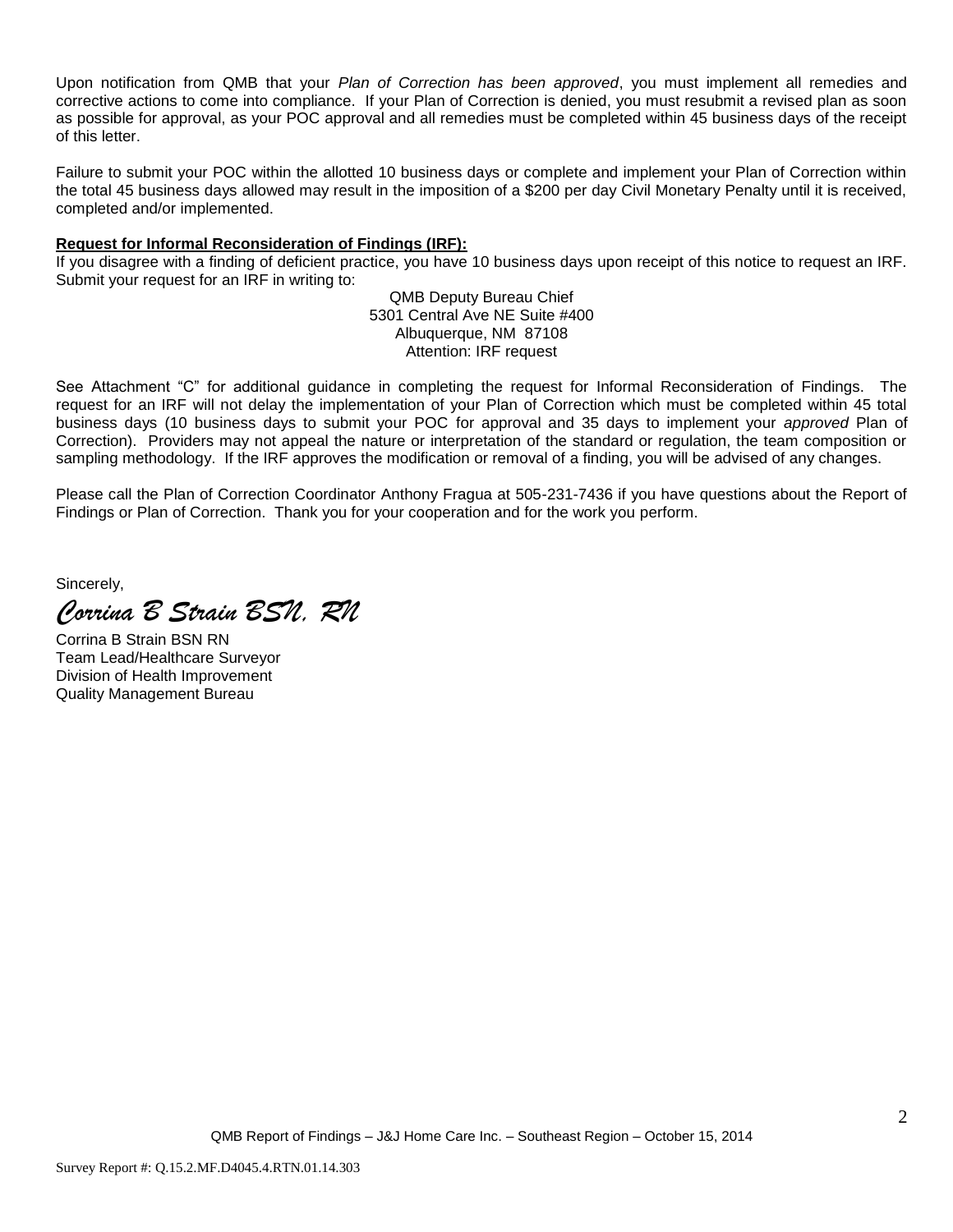# **Survey Process Employed:**

| <b>Entrance Conference Date:</b>          | October 15, 2014                      |                                                                                                                                                        |
|-------------------------------------------|---------------------------------------|--------------------------------------------------------------------------------------------------------------------------------------------------------|
| Present:                                  | J&J Home Come Inc.                    | Joyce M Munoz, BSN RN, Chief Executive Officer<br>Jarrod Earl, Quality Assurance                                                                       |
|                                           | <b>DOH/DHI/QMB</b>                    | Corrina B Strain BSN RN, Team Lead/Healthcare Surveyor<br>Deborah Russell BS, Healthcare Surveyor                                                      |
|                                           | <b>DDSD</b><br>Fragile Wavier Manager | Iris Clevenger, BSN, RN, CCM, MA, Clinical Services Bureau-DDSD-Medical                                                                                |
| <b>Exit Conference Date:</b>              | October 15, 2014                      |                                                                                                                                                        |
| Present:                                  | J&J Home Come Inc.                    | Joyce M Munoz, BSN RN, Chief Executive Officer<br>Jarrod Earl, Quality Assurance<br>Mary Lou Ohms, Chief Operations Officers, Human Resources Director |
|                                           | <b>DOH/DHI/QMB</b>                    | Corrina B Strain BSN RN, Team Lead/Healthcare Surveyor<br>Deborah Russell BS, Healthcare Surveyor                                                      |
|                                           | <b>DDSD</b><br>Fragile Wavier Manager | Iris Clevenger, BSN, RN, CCM, MA, Clinical Services Bureau-DDSD-Medical                                                                                |
| <b>Administrative Locations Visited</b>   | Number:                               | 1 (1301 Grand Street, Artesia, NM)                                                                                                                     |
| <b>Total Sample Size</b>                  | Number:                               | 2                                                                                                                                                      |
| <b>Total Homes Visited</b>                | Number:                               | 1                                                                                                                                                      |
| Persons Served Records Reviewed           | Number:                               | 2                                                                                                                                                      |
| Persons Served Interviewed                | Number:                               |                                                                                                                                                        |
| <b>Persons Served Observed</b>            | Number:                               | 1 (Individual #2 is no longer receiving respite services)                                                                                              |
| Direct Support Personnel Records Reviewed | Number:                               | $\overline{2}$                                                                                                                                         |
| Direct Support Personnel Interviewed      | Number:                               | $\overline{2}$                                                                                                                                         |

Administrative Files Reviewed:

- Billing Records/Process
- Medical Records
- Incident Management Records
- Personnel Files
- Training Records
- Agency Policy and Procedure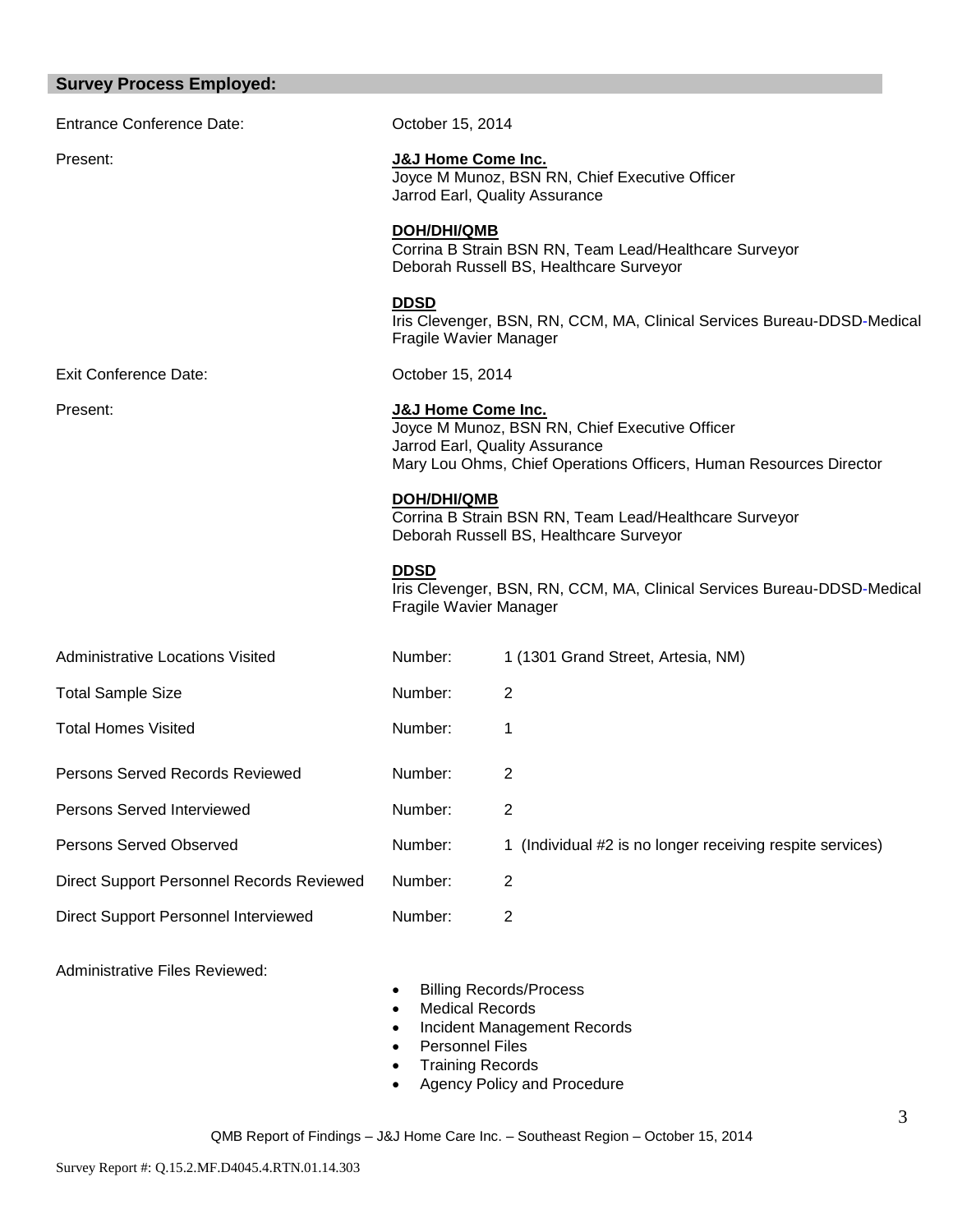- Caregiver Criminal History Screening Records
- **•** Employee Abuse Registry Documentation
- Quality Assurance / Improvement Plan
- CC: Department Health Improvement (DHI) file Developmental Disabilities Support Division (DDSD) Medical Fragile Program Director Human Services Department (HSD) Office Internal Affairs (OIA)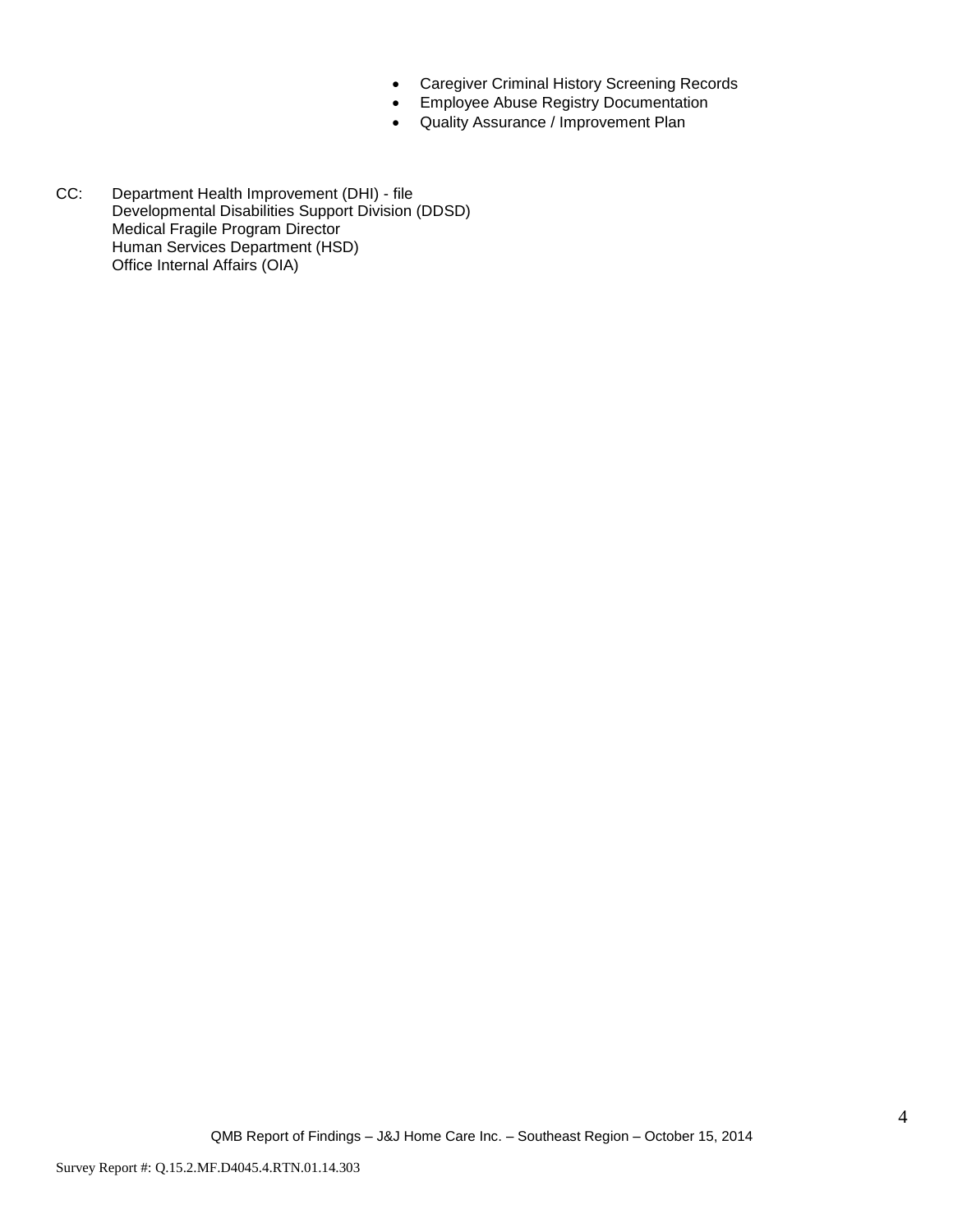# **Attachment A**

# **Provider Instructions for Completing the QMB Plan of Correction (POC) Process**

### *Introduction:*

After a QMB Compliance Survey, your QMB Report of Findings will be sent to you via e-mail.

Each provider must develop and implement a Plan of Correction (POC) that identifies specific quality assurance and quality improvement activities the agency will implement to correct deficiencies and prevent continued deficiencies and non-compliance.

Agencies must submit their Plan of Correction within ten (10) business days from the date you receive the QMB Report of Findings. (Providers who do not submit a POC within 10 business days may be referred to the Internal Review Committee [IRC] for possible actions or sanctions).

Agencies must fully implement their approved Plan of Correction within 45 business days (10 business days to submit your POC for approval and 35 days to implement your approved Plan of Correction) from the date they receive the QMB Report of Findings (Providers who fail to complete a POC within the 45 business days allowed will be referred to the IRC for possible actions or sanctions.)

If you have questions about the Plan of Correction process, call the Plan of Correction Coordinator at 505-231- 7436 or email at Anthony.Fragua@state.nm.us. Requests for technical assistance must be requested through your Regional DDSD Office.

The POC process cannot resolve disputes regarding findings. If you wish to dispute a finding on the official Report of Findings, you must file an Informal Reconsideration of Findings (IRF) request within ten (10) business days of receiving your report. Please note that you must still submit a POC for findings that are in question (see Attachment "C").

## *Instructions for Completing Agency POC:*

## *Required Content*

Your Plan of Correction should provide a step-by-step description of the methods to correct each deficient practice to prevent recurrence and information that ensures the regulation cited is in compliance. The remedies noted in your POC are expected to be added to your Agency's required, annual Quality Assurance Plan.

If a deficiency has already been corrected, the plan should state how it was corrected, the completion date (date the correction was accomplished), and how possible recurrence of the deficiency will be prevented.

### *The Plan of Correction must address the six required Center for Medicare and Medicaid Services (CMS) core elements to address each deficiency cited in the Report of Findings:*

- 1. How the specific and realistic corrective action will be accomplished for individuals found to have been affected by the deficient practice.
- 2. How the agency will identify other individuals who have the potential to be affected by the same deficient practice, and how the agency will act to protect individuals in similar situations.
- 3. What QA measures will be put into place or systemic changes made to ensure that the deficient practice will not recur
- 4. Indicate how the agency plans to monitor its performance to make sure that solutions are sustained. The agency must develop a QA plan for ensuring that correction is achieved and sustained. This QA plan must be implemented, and the corrective action evaluated for its effectiveness. The plan of correction is integrated into the agency quality assurance system; and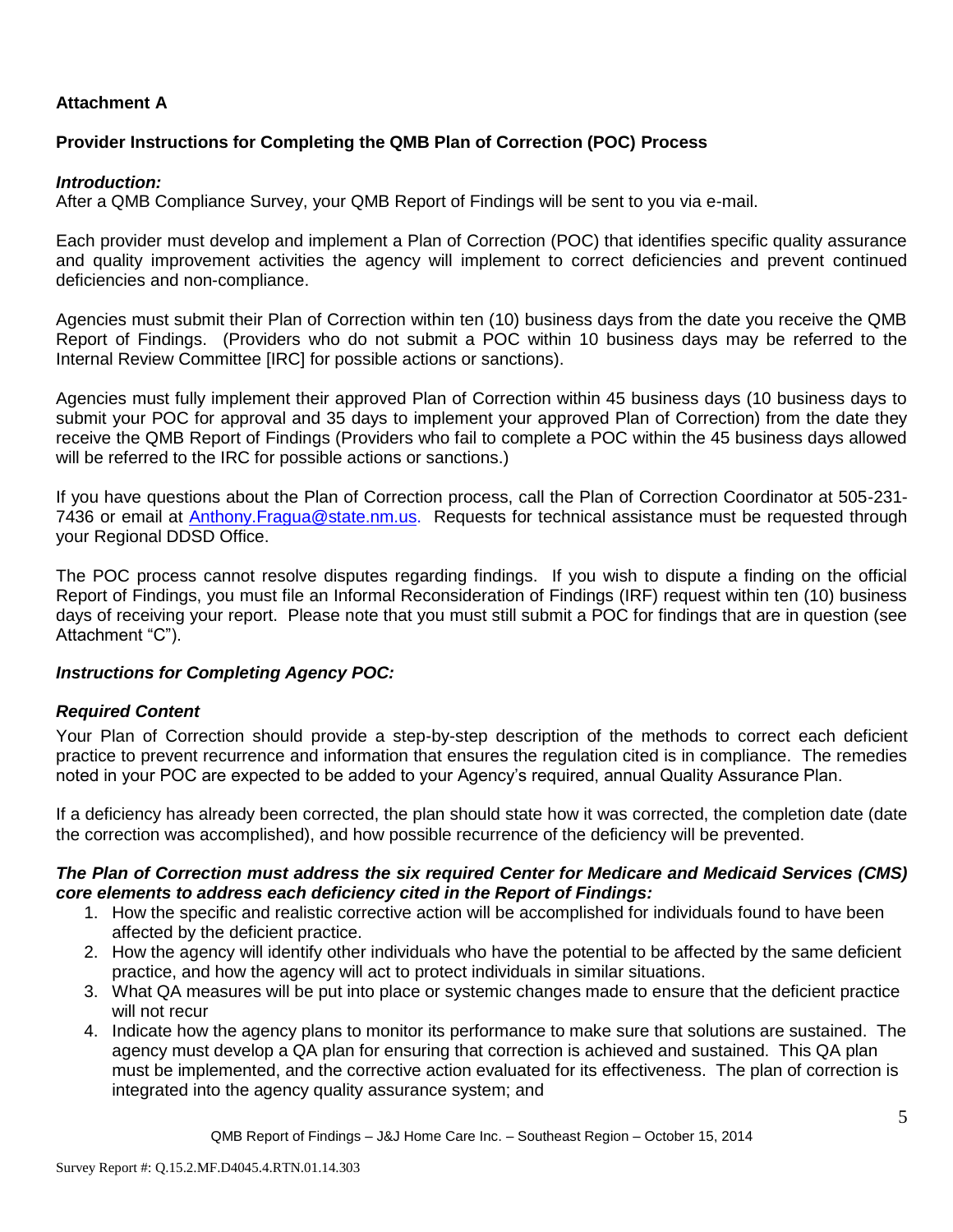- 5. Include dates when corrective action will be completed. The corrective action completion dates must be acceptable to the State.
- 6. The POC must be signed and dated by the agency director or other authorized official.

*The following details should be considered when developing your Plan of Correction:*

- Details about how and when Consumer, Personnel and Residential files are audited by Agency personnel to ensure they contain required documents;
- Information about how Medication Administration Records are reviewed to verify they contain all required information before they are distributed, as they are being used, and after they are completed;
- Your processes for ensuring that all staff are trained in Core Competencies, Abuse, Neglect and Exploitation Reporting, and Individual-Specific service requirements, etc;
- How accuracy in Billing/Reimbursement documentation is assured;
- How health, safety is assured;
- For Case Management Providers, how Individual Specific Plans are reviewed to verify they meet requirements, how the timeliness of LOC packet submissions and consumer visits are tracked;
- Your process for gathering, analyzing and responding to Quality data indicators; and,
- Details about Quality Targets in various areas, current status, analyses about why targets were not met, and remedies implemented.

*Note:* **Instruction or in-service of staff alone may not be a sufficient plan of correction.** This is a good first step toward correction, but additional steps should be taken to ensure the deficiency is corrected and will not recur.

# *Completion Dates*

- The plan of correction must include a **completion date** (entered in the far right-hand column) for each finding. Be sure the date is **realistic** in the amount of time your Agency will need to correct the deficiency; not to exceed 45 total business days.
- Direct care issues should be corrected immediately and monitored appropriately.
- Some deficiencies may require a staged plan to accomplish total correction.
- Deficiencies requiring replacement of equipment, etc., may require more time to accomplish correction but should show reasonable time frames.

# *Initial Submission of the Plan of Correction Requirements*

- 1. The Plan of Correction must be completed on the official QMB Survey Report of Findings/Plan of Correction Form and received by QMB within ten (10) business days from the date you received the report of findings.
- 2. For questions about the POC process, call the POC Coordinator, Anthony Fragua at 505-231-7436 for assistance.
- 3. For Technical Assistance (TA) in developing or implementing your POC, contact your Regional DDSD Office.
- 4. Submit your POC to Anthony Fragua, POC Coordinator in any of the following ways:
	- a. Electronically at Anthony.Fragua@state.nm.us *(preferred method)*
	- b. Fax to 505-222-8661, or
	- c. Mail to POC Coordinator, 5301 Central Avenue NE, Suite 400, Albuquerque, NM 87108
- 5. Do not submit supporting documentation (evidence of compliance) to QMB until after your POC has been approved by the QMB.
- 6. QMB will notify you when your POC has been "approved" or "denied."
	- a. During this time, whether your POC is "approved," or "denied," you will have a maximum of 45 business days from the date of receipt of your Report of Findings to correct all survey deficiencies.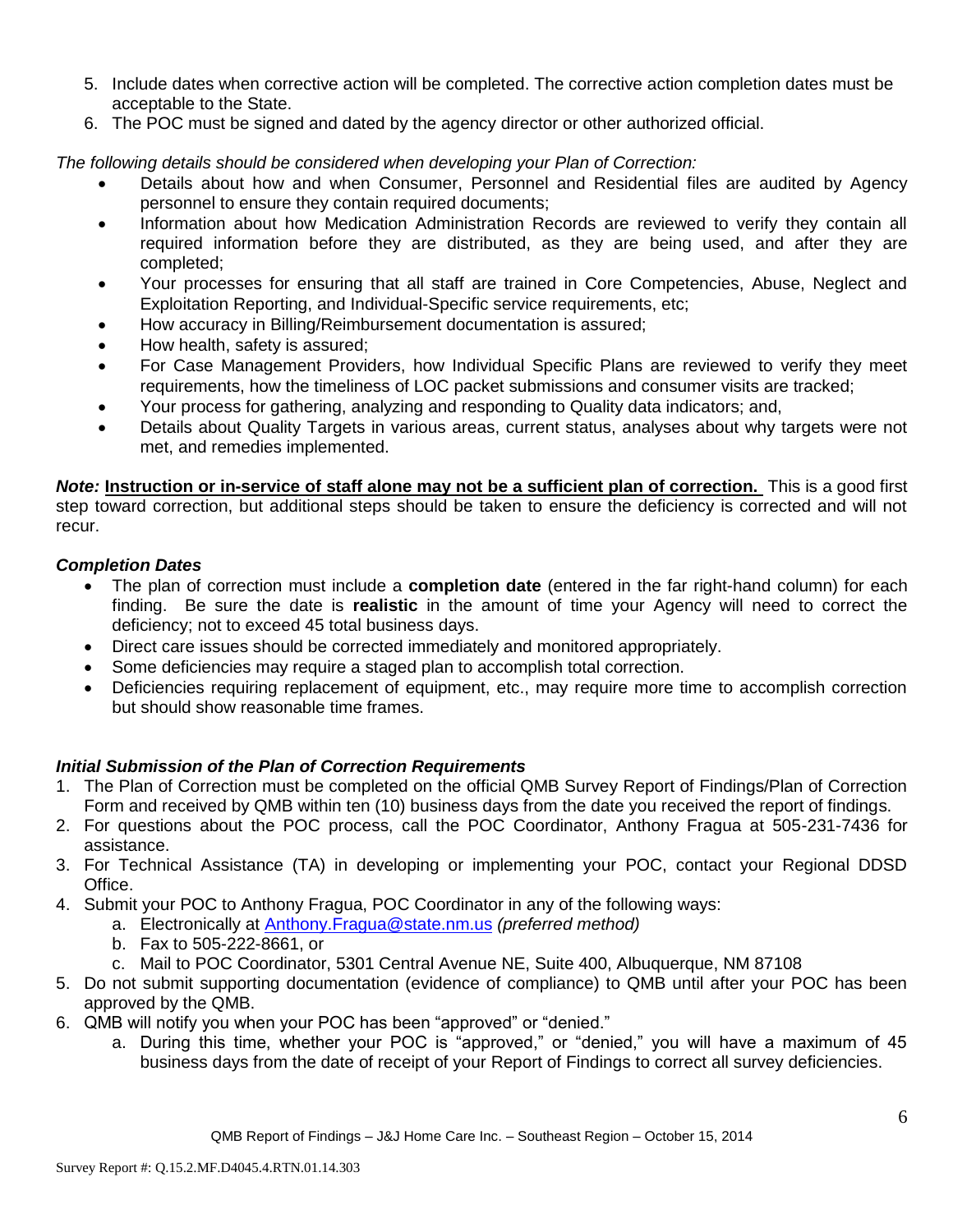- b. If your POC is denied, it must be revised and resubmitted as soon as possible, as the 45 business day limit is in effect.
- c. If your POC is denied a second time your agency may be referred to the Internal Review Committee.
- d. You will receive written confirmation when your POC has been approved by QMB and a final deadline for completion of your POC.
- e. Please note that all POC correspondence will be sent electronically unless otherwise requested.
- 7. Failure to submit your POC within 10 business days without prior approval of an extension by QMB will result in a referral to the Internal Review Committee and the possible implementation of monetary penalties and/or sanctions.

## *POC Document Submission Requirements*

Once your POC has been approved by the QMB Plan of Correction Coordinator you must submit copies of documents as evidence that all deficiencies have been corrected, as follows.

- 1. Your internal documents are due within a *maximum* of 45 business days of receipt of your Report of Findings.
- 2. It is preferred that you submit your documents via USPS or other carrier (scanned and saved to CD/DVD disc, flash drive, etc.). If the documents do not contain protected Health information (PHI) the preferred method is that you submit your documents electronically (scanned and attached to e-mails).
- 3. All submitted documents *must be annotated*; please be sure the tag numbers and Identification numbers are indicated on each document submitted. Documents which are not annotated with the Tag number and Identification number may not be accepted.
- 4. Do not submit original documents; Please provide copies or scanned electronic files for evidence. Originals must be maintained in the agency file(s) per DDSD Standards.
- 5. In lieu of some documents, you may submit copies of file or home audit forms that clearly indicate cited deficiencies have been corrected, other attestations of correction must be approved by the Plan of Correction Coordinator prior to their submission.
- 6. When billing deficiencies are cited, you must provide documentation to justify billing and/or void and adjust forms submitted to Xerox State Healthcare, LLC. for the deficiencies cited in the Report of Findings. In addition to this, we ask that you submit:
	- a. Evidence of an internal audit of billing/reimbursement conducted for a sample of individuals and timeframes of your choosing to verify POC implementation;
	- b. Copies of "void and adjust" forms submitted to Xerox State Healthcare, LLC. to correct all unjustified units identified and submitted for payment during your internal audit.

Revisions, Modifications or Extensions to your Plan of Correction (post QMB approval) must be made in writing and submitted to the Plan of Correction Coordinator, prior to the due date and are approved on a case-by-case basis. No changes may be made to your POC or the timeframes for implementation without written approval of the POC Coordinator.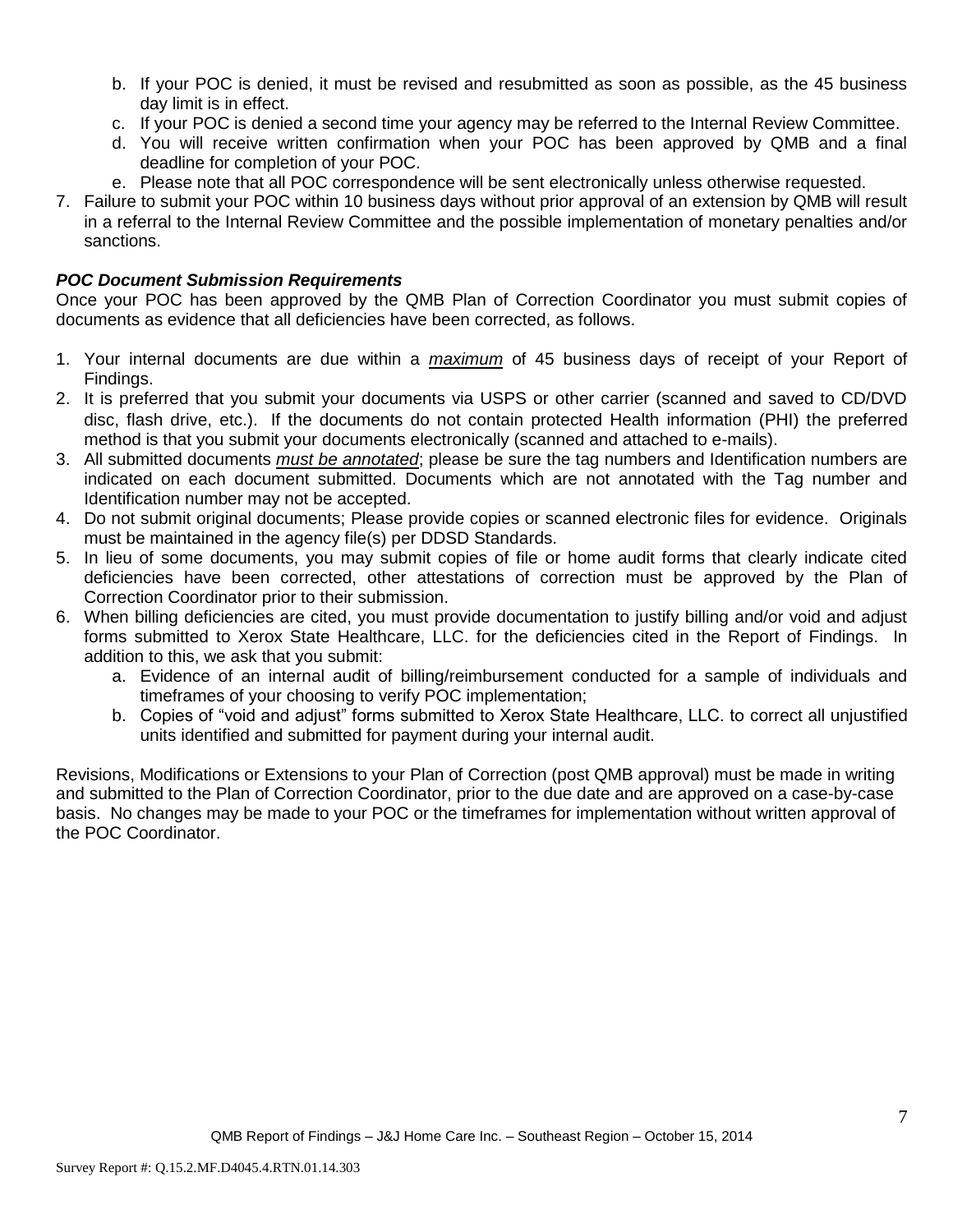# **Attachment C**

### **Guidelines for the Provider Informal Reconsideration of Finding (IRF) Process**

## **Introduction:**

Throughout the QMB Survey process, surveyors are openly communicating with providers. Open communication means surveyors have clarified issues and/or requested missing information before completing the review through the use of the signed/dated "Document Request," or "Administrative Needs," etc. forms. Regardless, there may still be instances where the provider disagrees with a specific finding. Providers may use the following process to informally dispute a finding.

## **Instructions:**

- 1. The Informal Reconsideration of the Finding (IRF) request must be received in writing to the QMB Deputy Bureau Chief **within 10 business days** of receipt of the final Report of Findings.
- 2. The written request for an IRF *must* be completed on the QMB Request for Informal Reconsideration of Finding form available on the QMB website: <http://dhi.health.state.nm.us/qmb>
- 3. The written request for an IRF must specify in detail the request for reconsideration and why the finding is inaccurate.
- 4. The IRF request must include all supporting documentation or evidence.
- 5. If you have questions about the IRF process, email the IRF Chairperson, Crystal Lopez-Beck at [crystal.lopez-beck@state.nm.us](mailto:crystal.lopez-beck@state.nm.us) for assistance.

## **The following limitations apply to the IRF process:**

- The written request for an IRF and all supporting evidence must be received within 10 business days.
- Findings based on evidence requested during the survey and not provided may not be subject to reconsideration.
- The supporting documentation must be new evidence not previously reviewed or requested by the survey team.
- Providers must continue to complete their Plan of Correction during the IRF process
- Providers may not request an IRF to challenge the sampling methodology.
- Providers may not request an IRF based on disagreement with the nature of the standard or regulation.
- Providers may not request an IRF to challenge the team composition.
- Providers may not request an IRF to challenge the DHI/QMB determination of compliance or the length of their DDSD provider contract.

A Provider forfeits the right to an IRF if the request is not received within 10 business days of receiving the report and/or does not include all supporting documentation or evidence to show compliance with the standards and regulations.

The IRF Committee will review the request, the Provider will be notified in writing of the ruling; no face-to-face meeting will be conducted.

When a Provider requests that a finding be reconsidered, it does not stop or delay the Plan of Correction process. **Providers must continue to complete the Plan of Correction, including the finding in dispute regardless of the IRF status.** If a finding is removed or modified, it will be noted and removed or modified from the Report of Findings. It should be noted that in some cases a Plan of Correction may be completed prior to the IRF process being completed. The provider will be notified in writing on the decisions of the IRF committee.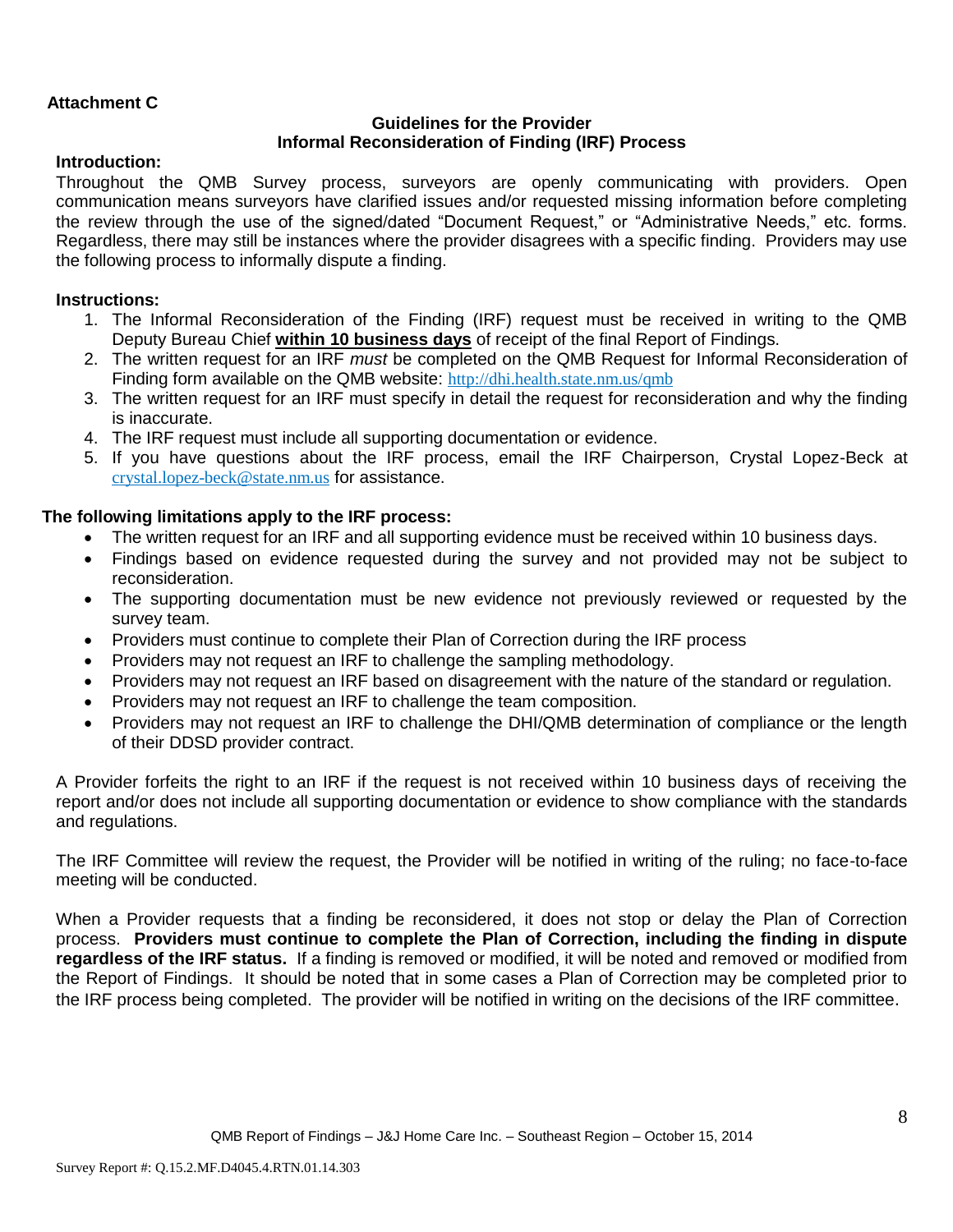# **Agency: J&J Home Care Inc. - Southeast Region** Program: Medically Fragile Waiver<br>Service: Respite Nursing, Respite Respite Nursing, Respite Home Health Aide<br>Routine Survey Monitoring Type:<br>Survey Dates: **Survey Dates: October 15, 2014**

| <b>Deficiency</b>                                                                                                                                                                                                                                                                                                                                                                                                                                                                                        | <b>Agency Plan of Correction, On-</b>                                                                                                                                                                                                                                                 | <b>Date Due</b>                   |
|----------------------------------------------------------------------------------------------------------------------------------------------------------------------------------------------------------------------------------------------------------------------------------------------------------------------------------------------------------------------------------------------------------------------------------------------------------------------------------------------------------|---------------------------------------------------------------------------------------------------------------------------------------------------------------------------------------------------------------------------------------------------------------------------------------|-----------------------------------|
|                                                                                                                                                                                                                                                                                                                                                                                                                                                                                                          |                                                                                                                                                                                                                                                                                       |                                   |
|                                                                                                                                                                                                                                                                                                                                                                                                                                                                                                          |                                                                                                                                                                                                                                                                                       |                                   |
| Based on record review, the agency failed to<br>maintain documentation of yearly nursing<br>Comprehensive Assessments for 2 of 2 case files<br>reviewed.<br>Individual $#1 - As$ indicated by<br>$\bullet$<br>documentation reviewed, last yearly<br>assessment completed 11/17/2011. No<br>evidence of current assessment found.<br>Individual #2 - As indicated by<br>$\bullet$<br>documentation reviewed, last yearly<br>assessment completed 04/12/2012. No<br>evidence of current assessment found. | <b>Provider:</b><br>State your Plan of Correction for the<br>deficiencies cited in this tag here: $\rightarrow$<br><b>Provider:</b><br><b>Enter your ongoing Quality</b><br><b>Assurance/Quality Improvement</b><br>processes as it related to this tag number<br>here: $\rightarrow$ |                                   |
|                                                                                                                                                                                                                                                                                                                                                                                                                                                                                                          |                                                                                                                                                                                                                                                                                       | going QA/QI and Responsible Party |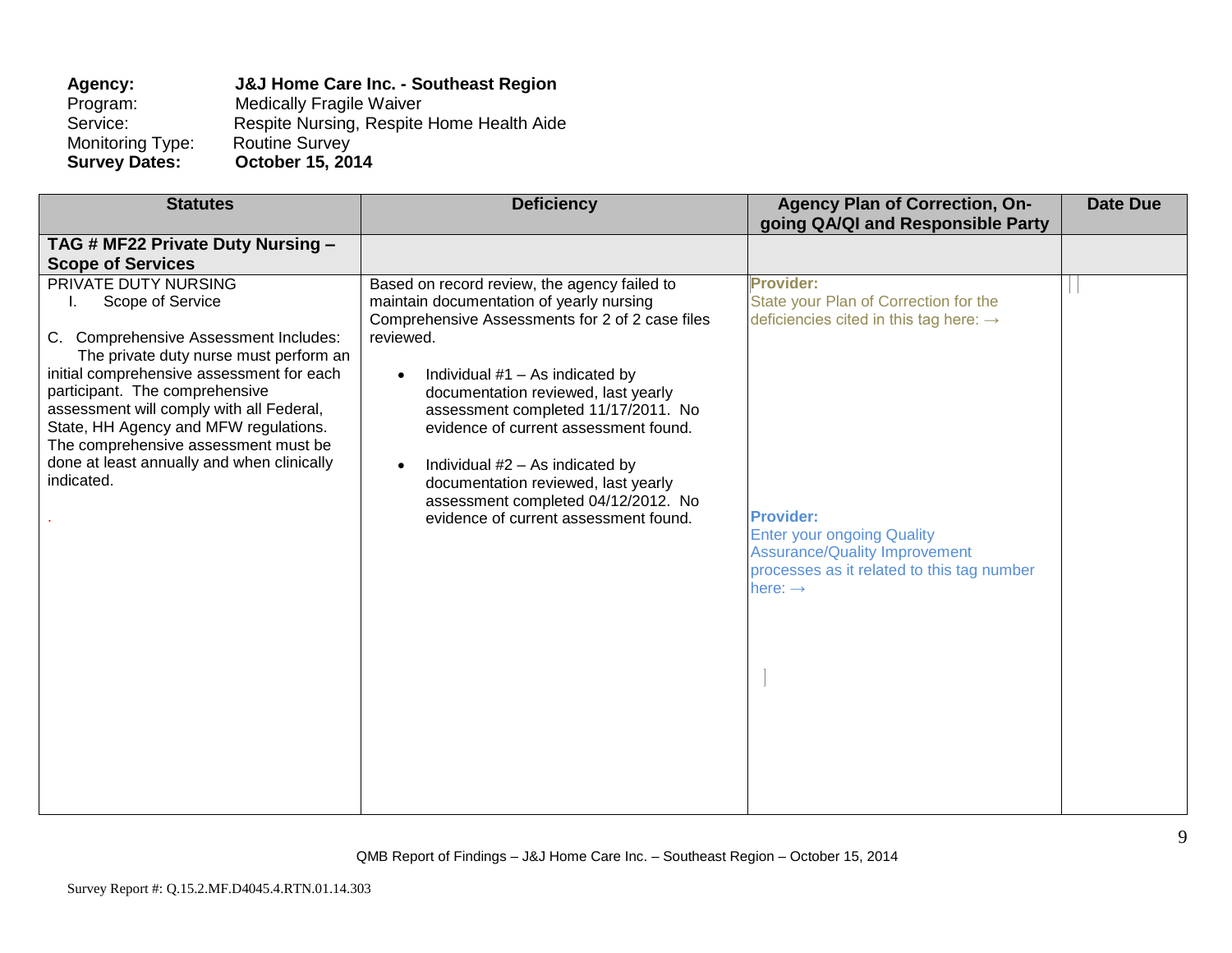| TAG # MF53 Respite Care -                                                                                                                                                                                                                                                                                                                                                                  |                                                                                                                                                                                                                                                                                                       |                                |  |
|--------------------------------------------------------------------------------------------------------------------------------------------------------------------------------------------------------------------------------------------------------------------------------------------------------------------------------------------------------------------------------------------|-------------------------------------------------------------------------------------------------------------------------------------------------------------------------------------------------------------------------------------------------------------------------------------------------------|--------------------------------|--|
| <b>Reimbursement</b>                                                                                                                                                                                                                                                                                                                                                                       |                                                                                                                                                                                                                                                                                                       |                                |  |
| <b>REIMBURSEMENT</b><br>$\overline{IV}$ .<br>Each provider agency of a service<br>is responsible for developing<br>clinical documentation that<br>identifies the direct support<br>professionals' role in all<br>components of the provision of<br>home care, including assessment<br>information, care planning,<br>intervention, communications and<br>care coordination and evaluation. | <b>Billing for Respite Services (Respite Nursing RN</b><br>Services and Respite Home Health Aide Services)<br>was reviewed for the months of June, July and<br>August 2014. Progress notes and other<br>documentation reviewed were sufficient to justify<br>billing for 2 of 2 Individuals reviewed. | No Plan of Correction Required |  |
|                                                                                                                                                                                                                                                                                                                                                                                            |                                                                                                                                                                                                                                                                                                       |                                |  |
|                                                                                                                                                                                                                                                                                                                                                                                            |                                                                                                                                                                                                                                                                                                       |                                |  |
|                                                                                                                                                                                                                                                                                                                                                                                            |                                                                                                                                                                                                                                                                                                       |                                |  |
|                                                                                                                                                                                                                                                                                                                                                                                            |                                                                                                                                                                                                                                                                                                       |                                |  |
|                                                                                                                                                                                                                                                                                                                                                                                            |                                                                                                                                                                                                                                                                                                       |                                |  |
|                                                                                                                                                                                                                                                                                                                                                                                            |                                                                                                                                                                                                                                                                                                       |                                |  |
|                                                                                                                                                                                                                                                                                                                                                                                            |                                                                                                                                                                                                                                                                                                       |                                |  |
|                                                                                                                                                                                                                                                                                                                                                                                            |                                                                                                                                                                                                                                                                                                       |                                |  |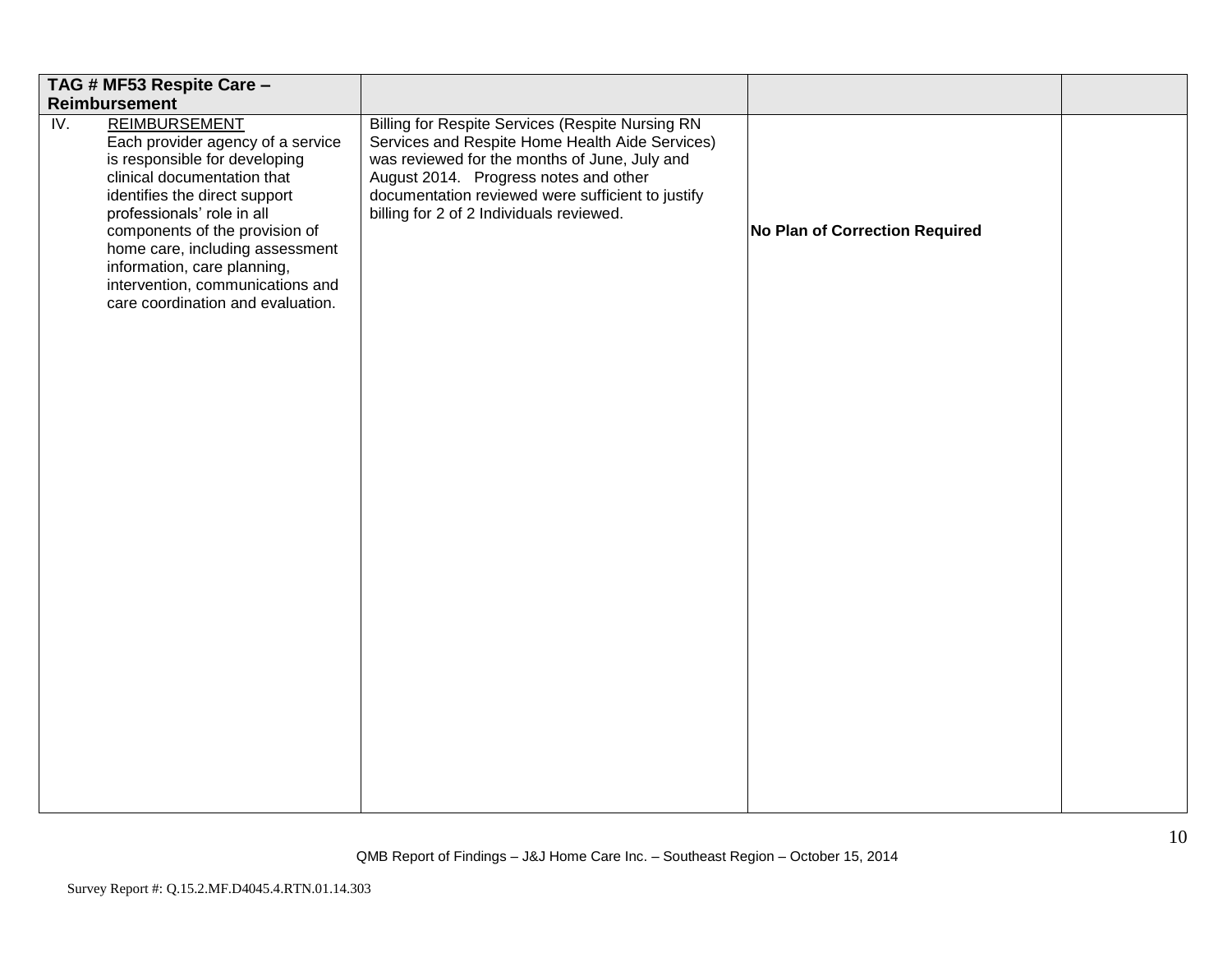| TAG #1A28 (CoP) Incident Mgt. System         |                                                |                                                    |  |
|----------------------------------------------|------------------------------------------------|----------------------------------------------------|--|
| NMAC 7.1.13.10                               | Based on interview, the Agency did not ensure  | <b>Provider:</b>                                   |  |
| <b>INCIDENT MANAGEMENT SYSTEM</b>            | Incident Management Training for 1 of 2 Agency | State your Plan of Correction for the              |  |
| <b>REQUIREMENTS:</b>                         | Personnel.                                     | deficiencies cited in this tag here: $\rightarrow$ |  |
| A. General: All licensed health care         |                                                |                                                    |  |
| facilities and community based service       | When Direct Support Personnel were asked what  |                                                    |  |
| providers shall establish and maintain an    | State Agency must be contacted when there is   |                                                    |  |
| incident management system, which            | suspected Abuse, Neglect and Exploitation, the |                                                    |  |
| emphasizes the principles of prevention and  | following was reported:                        |                                                    |  |
| staff involvement. The licensed health care  |                                                |                                                    |  |
| facility or community based service provider | DSP #4 stated, "You would fax the<br>$\bullet$ |                                                    |  |
| shall ensure that the incident management    | completed IR to CYF and J&J." Staff was        |                                                    |  |
| system policies and procedures requires all  | unable to identify the state agency as the     |                                                    |  |
| employees to be competently trained to       | Division of Health Improvement.                |                                                    |  |
| respond to, report, and document incidents   |                                                |                                                    |  |
| in a timely and accurate manner.             |                                                |                                                    |  |
|                                              |                                                | <b>Provider:</b>                                   |  |
|                                              |                                                | <b>Enter your ongoing Quality</b>                  |  |
|                                              |                                                | <b>Assurance/Quality Improvement</b>               |  |
|                                              |                                                | processes as it related to this tag number         |  |
|                                              |                                                | here: $\rightarrow$                                |  |
|                                              |                                                |                                                    |  |
|                                              |                                                |                                                    |  |
|                                              |                                                |                                                    |  |
|                                              |                                                |                                                    |  |
|                                              |                                                |                                                    |  |
|                                              |                                                |                                                    |  |
|                                              |                                                |                                                    |  |
|                                              |                                                |                                                    |  |
|                                              |                                                |                                                    |  |
|                                              |                                                |                                                    |  |
|                                              |                                                |                                                    |  |
|                                              |                                                |                                                    |  |
|                                              |                                                |                                                    |  |
|                                              |                                                |                                                    |  |
|                                              |                                                |                                                    |  |
|                                              |                                                |                                                    |  |
|                                              |                                                |                                                    |  |
|                                              |                                                |                                                    |  |
|                                              |                                                |                                                    |  |
|                                              |                                                |                                                    |  |